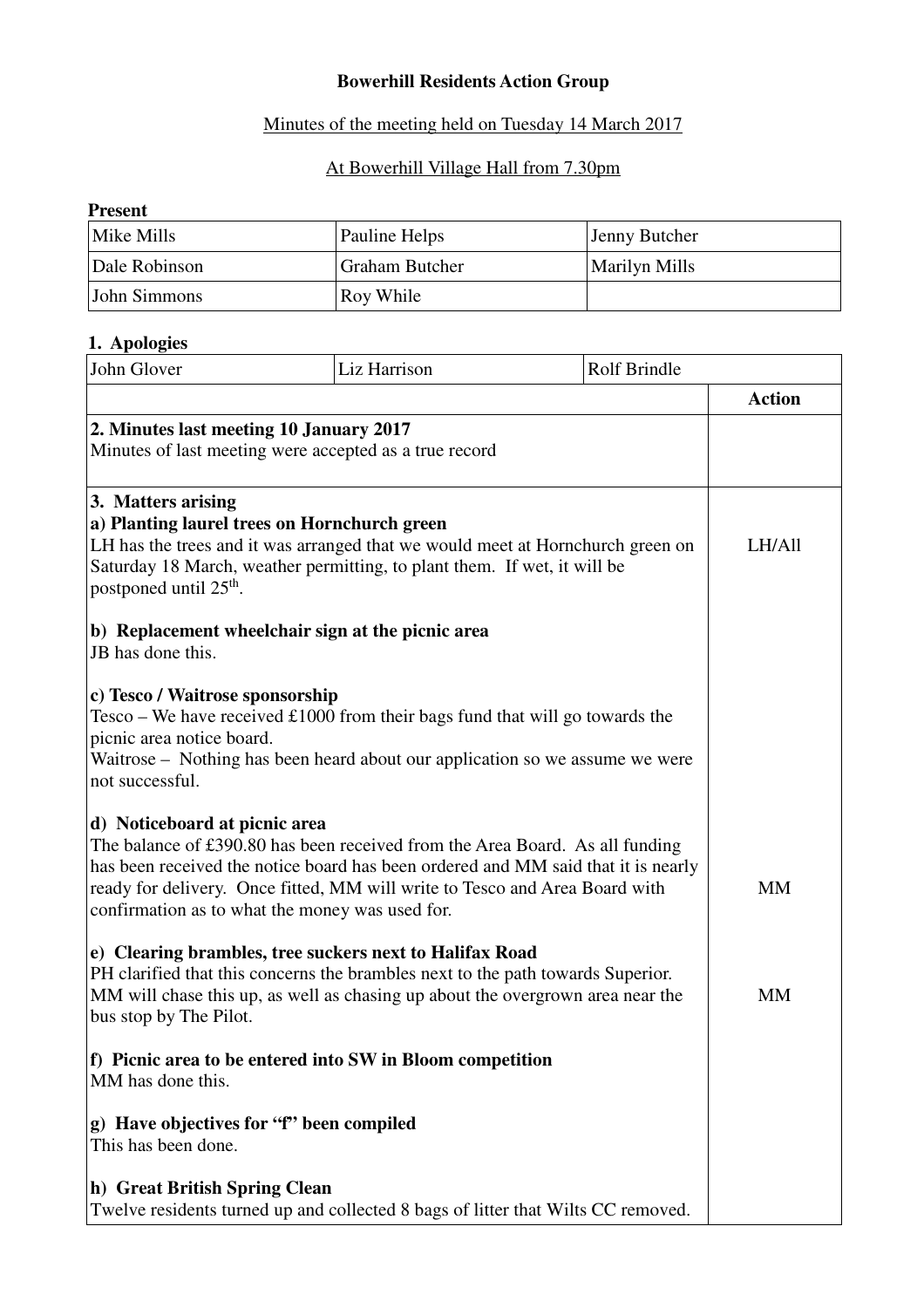| i) Has Bowerhill been entered in Best Kept Village competition<br>MM is completing the long application form and will submit it in a couple of<br>weeks.                                                                                                                                                                                                                                                                                                                                                            | <b>MM</b>    |
|---------------------------------------------------------------------------------------------------------------------------------------------------------------------------------------------------------------------------------------------------------------------------------------------------------------------------------------------------------------------------------------------------------------------------------------------------------------------------------------------------------------------|--------------|
| j) Trees planted on Brabazon behind Duxford Close need attention<br>This is still to be done.                                                                                                                                                                                                                                                                                                                                                                                                                       | All          |
| k) Cars from Industrial estate parking on Halifax Road<br>Only a few cars now appear to be parking here.                                                                                                                                                                                                                                                                                                                                                                                                            |              |
| I) Funding for circular path on Hornchurch green<br>Nothing yet has been heard about this. MM said that a formal agreement from<br>Wilts CC who owns the land is needed before anything can be done. MM said his<br>daughter who works for Wilts CC will find out who to chase. RW said if he is<br>told who it is he will chase it. It was suggested a running club may want to help<br>sponsor the work.                                                                                                          | <b>MM/RW</b> |
| 4. Correspondence<br>Nothing has been received                                                                                                                                                                                                                                                                                                                                                                                                                                                                      |              |
| 5. Working party plans for the next 2 months<br>MM has received 8/9 packs of wild flower seeds from the Canal Trust. These<br>will be scattered / planted at the picnic area. JS has a buddleia for the picnic area<br>and his wife will take it to JB. PH said she may have some montbretia.                                                                                                                                                                                                                       |              |
| The CCTV camera has to be installed and a notice displayed.                                                                                                                                                                                                                                                                                                                                                                                                                                                         |              |
| The lecterns need renovating. It was discussed how to obtain a sander, MM will<br>look into it.                                                                                                                                                                                                                                                                                                                                                                                                                     | <b>MM</b>    |
| After clearing the ditch side of the cycle path there are a lot of brambles, etc. We<br>will meet next Tuesday 21st at 10.00am, weather permitting, to have a bonfire.<br>Bring protective glasses, gloves, rakes, secateurs, etc.                                                                                                                                                                                                                                                                                  | All          |
| The area around the bin is very muddy. MM $&$ DR have spare paving slabs that<br>can be put down.                                                                                                                                                                                                                                                                                                                                                                                                                   | MM/DR        |
| 6. Treasurer's report<br>The £1000 from Tesco and £390.80 from the Area Board has been deposited and<br>the balance is £1692.93. When the £1390.80 for the notice board is paid then the<br>balance will be £302.13. The application for a Parish Council (PC) grant will be<br>heard after the local elections in May instead of March as normal. JB thinks the<br>insurance gets paid in July so there should not be a problem. If funds get short JB<br>is to contact MM who will liaise with the PC for a loan. |              |
| 7. Wiltshire Council, Wiltshire Without South report<br>Roy While said that the Council budget was the main topic at Wiltshire CC. The<br>figures include £200m in savings and money from government grants. (These<br>grants are being phased out so the councils are self- sufficient by 2020.) Extra<br>money is being put into Care of the Elderly, and there will be no drastic cuts to<br>services.                                                                                                           |              |